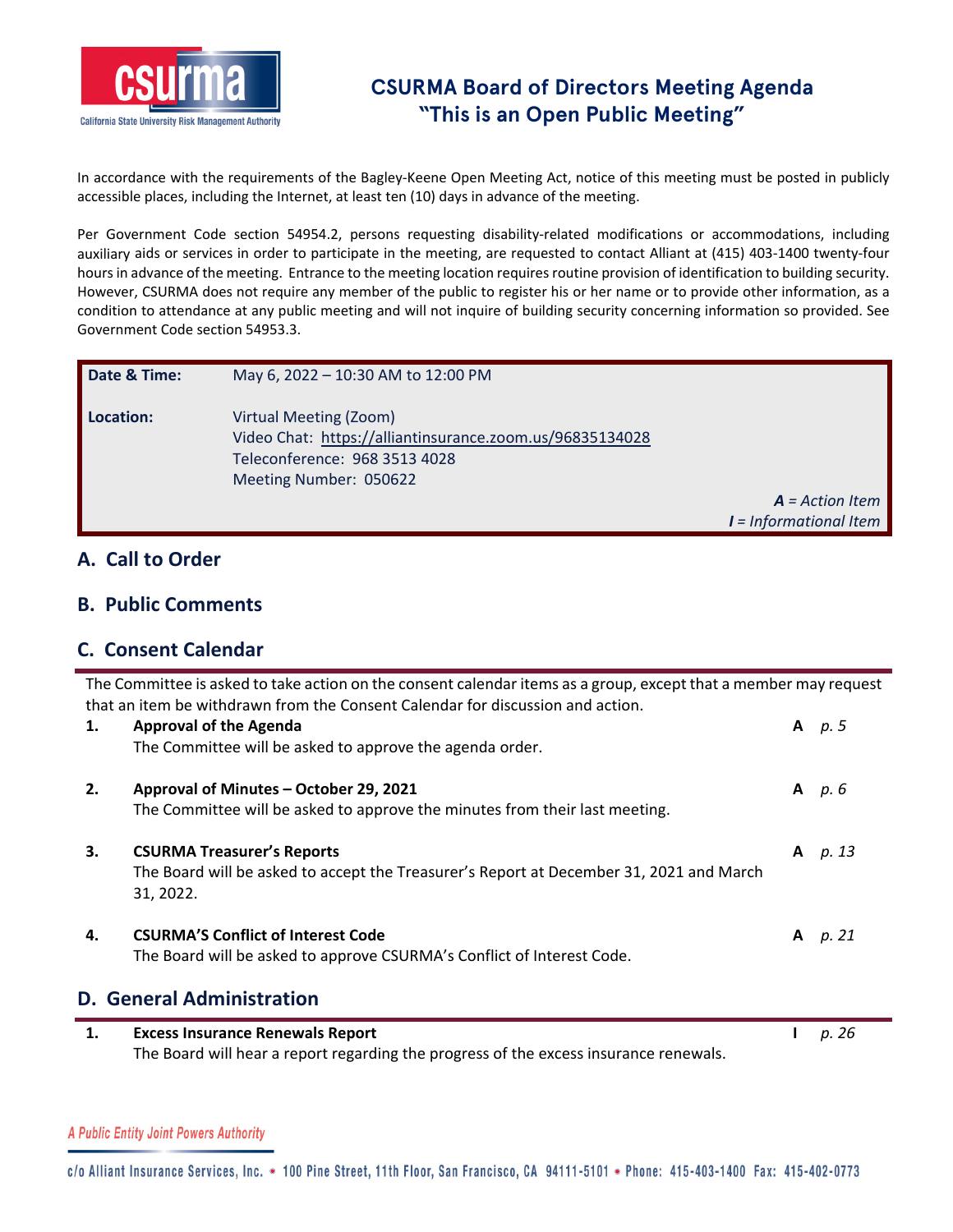

| 2.                                   | CSURMA Campus and AORMA Property Programs - Revision to Coverage Terms Relative<br>to Remote Locations                                                                                                                                                |              | p. 32   |  |  |  |
|--------------------------------------|-------------------------------------------------------------------------------------------------------------------------------------------------------------------------------------------------------------------------------------------------------|--------------|---------|--|--|--|
|                                      | The Board will hear a report on the anticipated change to the level of coverage for remote<br>locations.                                                                                                                                              |              |         |  |  |  |
| 3.                                   | FY 2022/23 CSURMA Operating Budget<br>The Board will be asked to adopt the proposed FY 2022/23 CSURMA Operating Budget as<br>well as Resolution No. 01-22 (BOD).                                                                                      | A            | p. 33   |  |  |  |
| 4.                                   | <b>Campus Risk Pools Funding Status</b><br>The Board will receive a report on the campus pooled program funding status.                                                                                                                               | L            | p. 75   |  |  |  |
| 5.                                   | <b>Nominating Committee Report and Executive Committee Elections</b><br>The Board will receive a report from the Nominating Committee and will be asked to elect<br>representatives to the seats up for reelection.                                   |              | A p. 82 |  |  |  |
| 6.                                   | FY 2022/23 CSURMA Long Range Action Plan<br>The Board will hear a report on the new FY 22/23 Long Range Action Plan which was<br>approved by the Executive Committee.                                                                                 | $\mathbf{I}$ | p. 87   |  |  |  |
| 7.                                   | <b>Intellectual Property Infringement Coverage</b><br>The Board will hear an update regarding the extension of coverage within the Campus<br>Liability Risk Pool for Infringement of Intellectual Property.                                           | L            | p. 90   |  |  |  |
| 8.                                   | <b>CSU Learning Management System Administrative Position</b><br>The Board will hear an update regarding a newly approved position within Systemwide Risk<br>Management.                                                                              | $\mathbf{I}$ | p. 91   |  |  |  |
| 9.                                   | Fitting the Pieces Together Conference - Spring 2023<br>The Board will hear an update regarding the FTPT Conference to be held in San Diego in the<br>Spring of 2023.                                                                                 | L            | p. 101  |  |  |  |
| 10.                                  | State of the Public Entity Insurance Market & Emerging Risks ** Presentation **<br>The Board will hear a presentation regarding the state of the insurance market, emerging<br>and evolving risks, trouble spots, and expectations for your renewals. | $\mathbf{I}$ | p. 102  |  |  |  |
| 11.                                  | <b>CSURMA 2022.1 Insurance Requirements in Contracts Manual</b><br>The Board will hear a report on the updated version of the CSURMA IRIC manual which was<br>recently published.                                                                     | I.           | p. 154  |  |  |  |
| <b>E. Standing Committee Reports</b> |                                                                                                                                                                                                                                                       |              |         |  |  |  |



A Public Entity Joint Powers Authority

Page2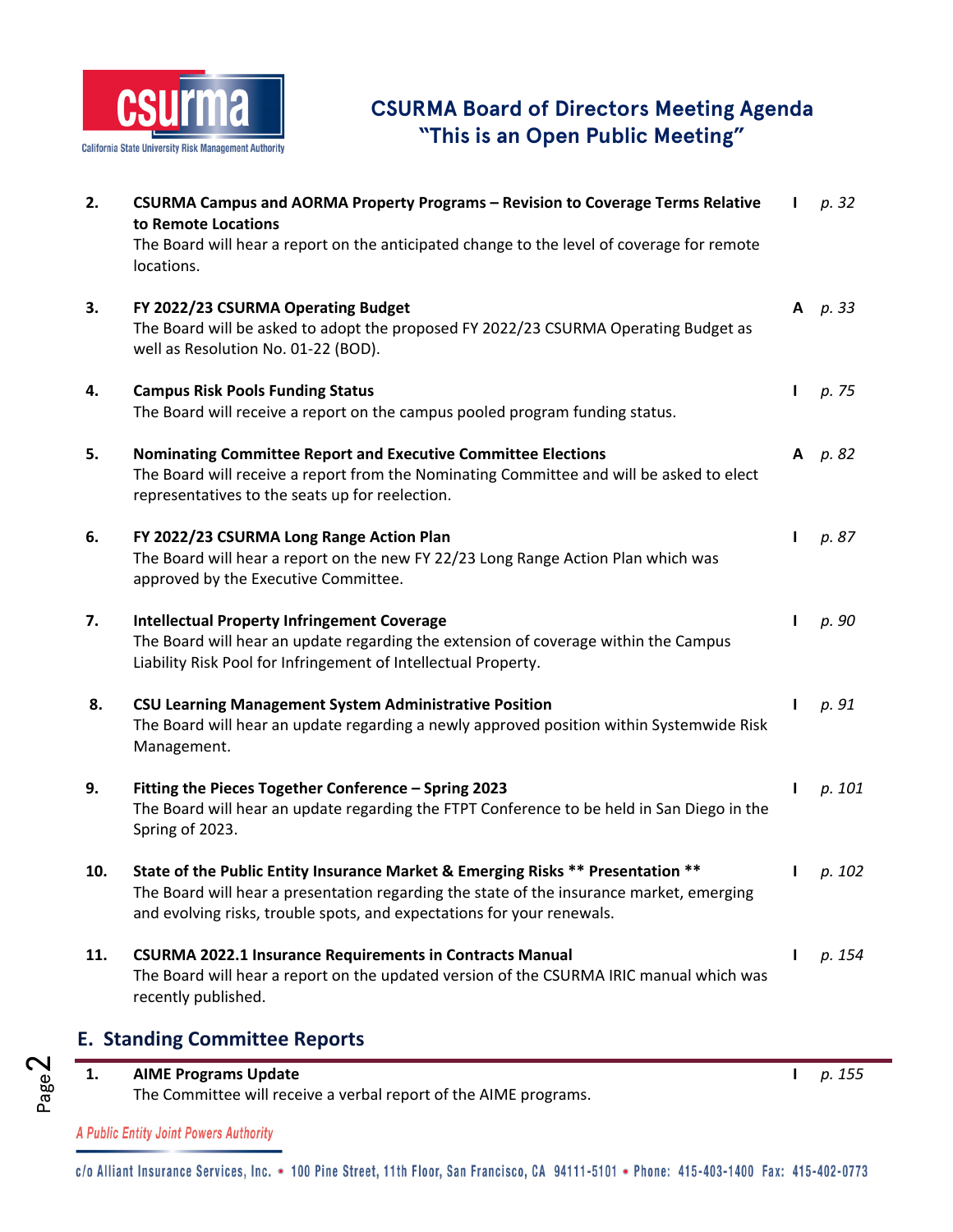

#### **2. AORMA Programs Update I** *p. 156*

The Committee will receive a verbal report on the AORMA programs.

### **F. Closed Session**

**Pursuant to Cal. Gov. Code Sec. 11126(e)(1) & 11126(f)(1) –** Action may be taken per Government Code Section 11126(e)(1) & 11126(f)(1). The matters below may be discussed. The Committee may take action or provide direction to Staff regarding the matters.

No items are scheduled for closed session at today's meeting.

## **G. Information Item**

| 1. | <b>Review of the Service Provider Performance Survey Reports</b><br>The Board will receive a report from Systemwide Risk Management on the CSURMA Vendor<br>Surveys.                | p. 157 |
|----|-------------------------------------------------------------------------------------------------------------------------------------------------------------------------------------|--------|
| 2. | <b>CSURMA Administrative Service Calendar</b><br>The Board will be asked to review the CSURMA Administrative Service Calendar.                                                      | p. 181 |
| 3. | <b>CSURMA Board of Directors and Staff Contact List</b><br>The Board will be asked to review the CSURMA Board of Directors contact information and<br>provide Staff with revisions. | p. 185 |

### **H. Adjournment**

The next CSURMA Executive Committee meeting is scheduled for Friday, October 28, 2022. Location TBD.

If you have questions regarding the agenda package, please contact:

Mimi Long at mlong@alliant.com / (415) 403‐1423 Tevea Him at thim@alliant.com / (415) 403‐1416



A Public Entity Joint Powers Authority